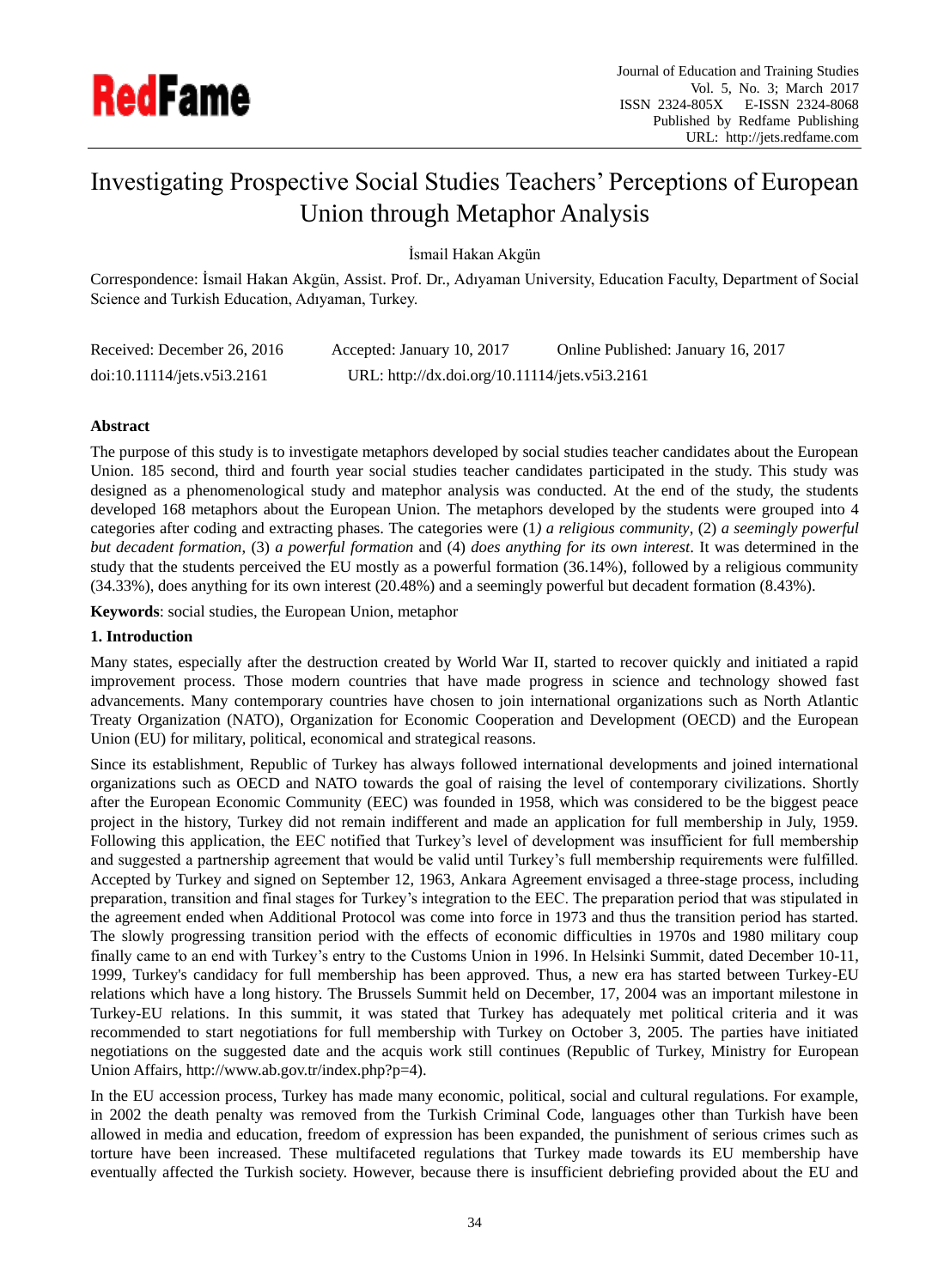because K-12 courses do not have enough content about the EU, for most of the society what people know about the EU does not go beyond what they hear from the media. As for the university level, some programs offer elective courses related to the EU. In this context, Adiyaman University, Faculty of Education, Social Studies Education program offers Europe-Turkey Relations course as two sections in 2nd and 3rd year of the program for 2 hours per week. The content of these courses included, but not limited to, the history of European integration, EU-Turkey relations, Turkey's EU structure and Turkey"s regulations on its way to EU.

In this respect, this study examined metaphors for the EU developed by Social Studies Education program students at Adiyaman University, Faculty of Education.

Metaphor is defined as shaping words and expressing by analogy (Riccoeur, 2003). A metaphor is used to describe a concept with expressions from a different conceptual area (Kovacses, 1993). Metaphor is a tool for uncovering thoughts in our mind and it gives the opportunity to understand ourselves and the outside world in a way that we are not familiar with (Lakoff and Turner, 1989). It is an important method to determine the nature of the key concepts and different perspectives (Singh, 2010). Metaphor is considered as a tool that people use when they try to explain life, environment, how they see events and objects by using different analogies (Cerit, 2008). Metaphorical thinking and learning along with effective and scientifically proven teaching methods aims at developing students' creative and critical thinking skills. Metaphor has gained attention as a powerful mental mapping and modeling mechanism towards individuals" effort to understand and structure their world (Arslan ve Bayrakçı, 2006).

Metaphors are only thought to be used to embellish one"s conversation in everyday life, but the metaphor means more than that for human life. For educators, metaphors help to make comparisons, to detect similarities and to explain something by replacing it with something else (Saban, 2004).

Recently, especially in Turkey, there has been a growing interest for metaphor studies from different disciplines (Ortony, 2002). Indeed, Saban (2004), Saban (2008), Cerit (2008), Saban (2009), Geçit and Gençer (2011) have used metaphors in their studies. However, there is little or no metaphor studies in Turkey about the EU. In this respect, the main purpose of this study, which also aims to fill abovementioned gap in the literature, is to reveal social studies teacher candidates" mental images about the EU. While Turkey is moving towards full membership for the EU, investigating university students" thoughts about the EU through metaphors can be considered as an important source of information.

# *1.1 Purpose of the Study*

The purpose of this study is to examine metaphors developed by teacher candidates for the EU. Relevant to this purpose, current study investigated the metaphors of  $2<sup>nd</sup>$ ,  $3<sup>rd</sup>$  and  $4<sup>th</sup>$  year social studies teacher candidates enrolled in Adiyaman University, Faculty of Education about the EU and sought the question of what causes the development of these metaphors.

# **2. Method**

In this section, information is given about research design, study group, data collection and data analysis.

# *2.1 Research Design*

This study was designed as a phenomenological study. Phenomenology focuses on the facts that we are aware but we do not have a detailed understanding about. For investigating the facts that are not completely foreign to us, but we cannot fully comprehend, phenomenology is an appropriate method (Yilmaz & Şimsek, 2006).

# *2.2 Study Group*

The study was conducted with 185 second, third and fourth year students enrolled in Social Studies Education program at Adıyaman University, Faculty of Education in 2014-2015 academic year. Frequency and percentage distributions by gender and grade level of the students who participated in the study are given in Table 1.

Table 1. Gender and Grade Level of Students Participated in the Study

|        |          | Frequency $(f)$ | Per cent $(\% )$ |
|--------|----------|-----------------|------------------|
|        | Female   | 66              | 35.7             |
| Gender | Male     | 19              | 64.3             |
| Grade  | 2nd year | 64              | 34.6             |
|        | 3rd year | 46              | 24.8             |
|        | 4th year |                 | 40.5             |

As shown in Table 1, 66 (35.7 %) female and 119 (64.3 %) male students participated in the study. The participants consist of 64 (34.6 %) second year, 46 (24.8 %) third year and 75 (40.5 %) fourth year students.

#### *2.3 Data Collection*

In order to determine the metaphors participating students have about the EU, students were asked to complete the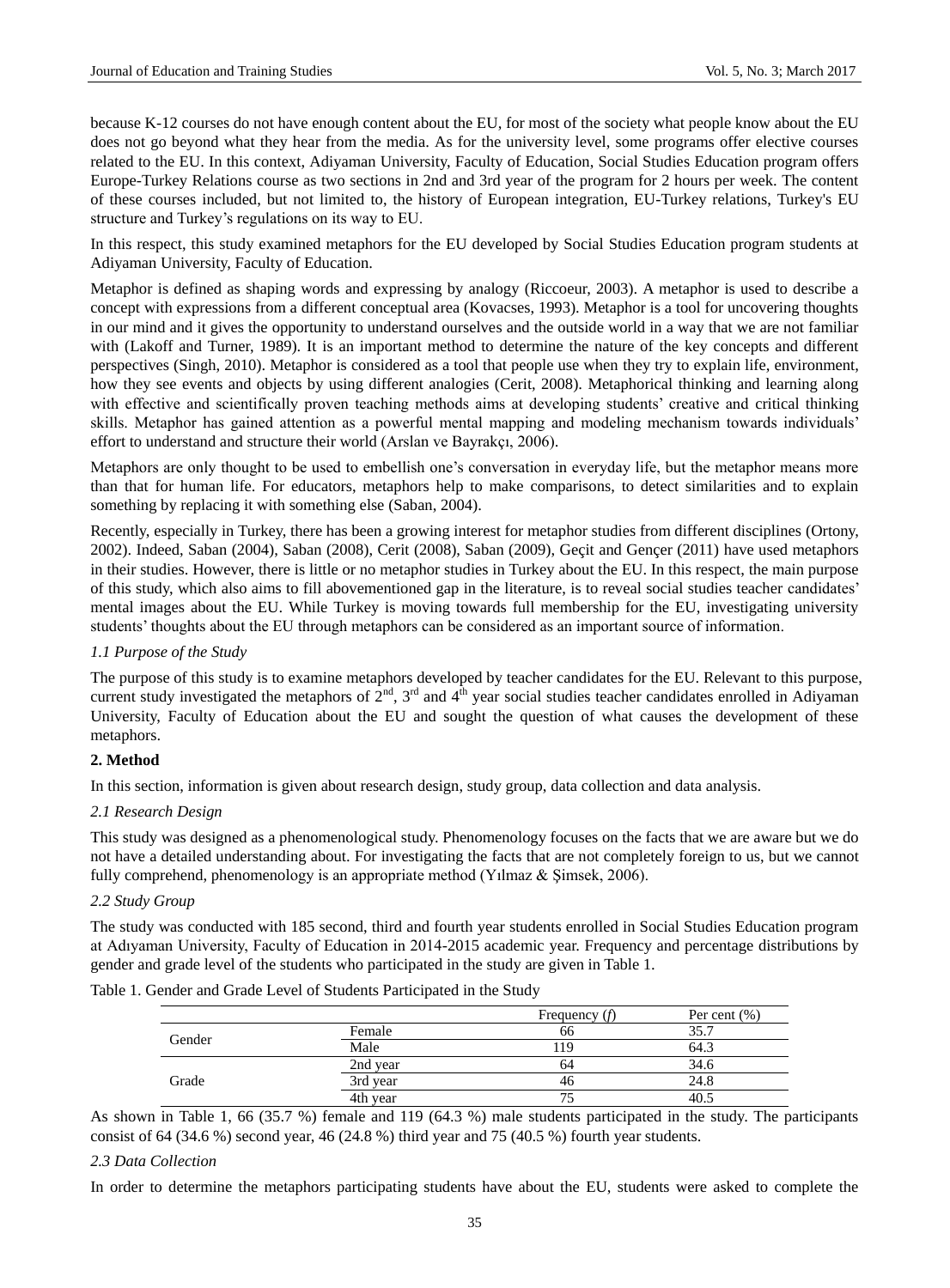sentence *"EU is like ……… because ………"* by using only one metaphor. Data were collected during a 40-minute course period.

#### *2.4 Data Analysis*

In order to determine a current situation, this study utilized metaphor analysis. Obtained data as gender, grade level, metaphors and reasons were entered to a table created in a Microsoft Excel document and the metaphors were listed in alphabetical order. Then, by examining each metaphor individually, the frequency (f) and percentage (%) calculations were completed. After the data entry process, 9 forms were excluded from the study due to missing information or failure to establish a logical link between the metaphor and the reason provided. Eventually, 168 valid metaphors were included in the analysis. Among those, main categories were created by grouping similar metaphors. *"Because ……"*  sentences were considered decisive for the classification of the metaphors. Accordingly, metaphor phrases that best represent the groups were listed under related categories with their reasons. Consequently, metaphors developed by the students were grouped under 4 main categories and were described in detail. In a literature review, it has been found that Ocak and Gunduz (2006), Saban (2008, 2009), Guven and Guven (2009), and Ozer and Turel (2015) followed a similar data analysis process in their metaphor studies.

#### *2.5 Validity and Reliability*

In qualitative studies, reporting the data in detail and explaining how the researchers reached their conclusions are considered important in terms of validity of the study (Yıldırım ve Şimsek, 2006). In this context, conceptual categories have been created in a detailed manner by identifying, extracting and coding the metaphors, and the students' opinions that were considered as important related to the categories were included.

In order to ensure the reliability of the study, after the metaphors were categorized, an expert has been consulted to match the categories and the metaphors. The consensus and disagreement between the expert and the researcher was calculated using Miles and Huberman (1994; Akt, Saban, 2008) by the "Reliability = (Consensus / [consensus + disagreement]) \* 100" formula as 92%. This value indicates that the coding has a quite high reliability.

#### **3. Findings**

Metaphors developed for the European Union were grouped under four main categories after being subjected to coding and extracting phases. The categories were listed as (1*) a religious community*, (2) *a seemingly powerful but decadent formation*, (3) *a powerful formation* and (4) *does anything for its own interest*. While creating the categories, the reasons for choosing the metaphors were taken into account. The explanations students made by completing the *"Because ……"*  sentences were considered decisive for the classification of the metaphors. Therefore it some metaphors were included in multiple categories based on the meaning attributed to them.

When we examine the categories, *a powerful formation* had the largest portion of the metaphors with 36.74%. The categories containing the metaphors created for the EU are given in Table 2.

| Category                             |     | %     |
|--------------------------------------|-----|-------|
| A religious community                |     | 34.33 |
| A seemingly powerful but decadent 14 |     | 8.43  |
| formation                            |     |       |
| A powerful formation                 | 61  | 36.74 |
| Does anything for its own interest   | 34  | 20.48 |
| Total                                | 166 | 100   |

Table 2. Conceptual Categories Related to the EU

The findings obtained from the analysis of the metaphors developed by social studies teacher candidates for the European Union are given below.

Category 1: A religious community: Students in this category stated that generally the European Union is a community that was established on religious foundations and that this is the reason why Turkey has not been accepted to the European Union. Students developed 57 metaphors related to the category of *a religious community*. Some statements in this category are as follows:

*O32: "The European Union is a kind of holy crusade union, because the member states are Christians. Turkey is a Muslim country, so they will not accept Turkey's membership."*

*O61: "The European Union is like a Christian unity, because none of the members are Muslims and they don't accept Turkey to the Union with various excuses."*

*O189: "The European Union is like a house with closed doors, because we are an Islamic country, so they won't let us to the European Union."*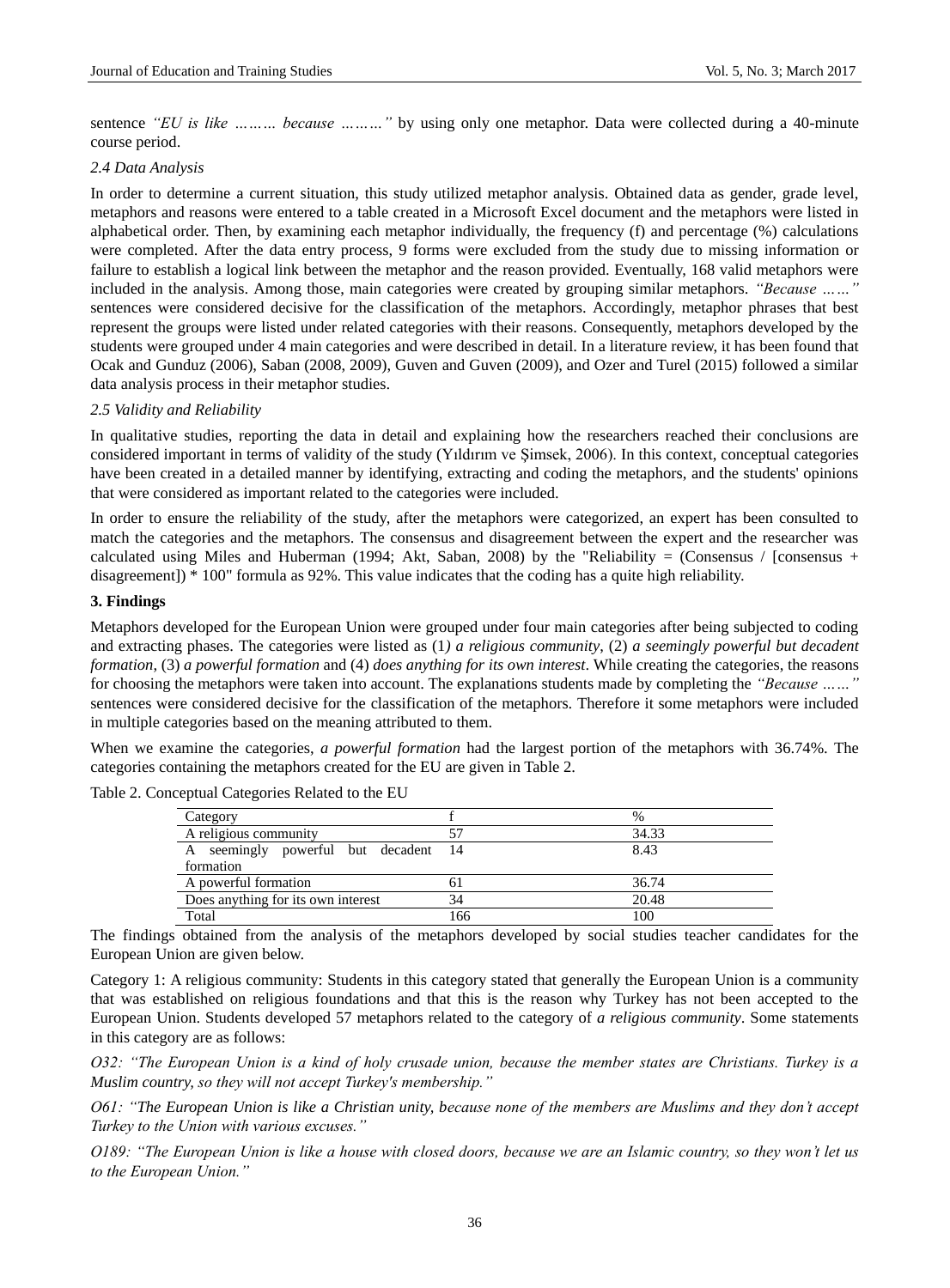*O76: "It is like a beautiful and rich girl, because when Turkey expresses its desire, it produces continuous excuses, but it actually does not want to take Turkey for religious reasons."*

Data concerning metaphors that qualify the EU as a religious community are presented in Table 3.

|  | Table 3. Metaphors That Qualifies the EU as "A Religious Community" |  |  |
|--|---------------------------------------------------------------------|--|--|
|  |                                                                     |  |  |

| Metaphor                    | Female           |                  | Male             |                  | Total          |        |
|-----------------------------|------------------|------------------|------------------|------------------|----------------|--------|
|                             | f                | $\%$             | f                | $\%$             | $\mathbf f$    | $\%$   |
| Turtle                      | $\mathbf{1}$     | 1.75             | $\boldsymbol{0}$ | $\boldsymbol{0}$ | $\mathbf{1}$   | 1,75   |
| Useless friend              | $\mathbf{1}$     | 1.75             | $\boldsymbol{0}$ | $\overline{0}$   | 1              | 1,75   |
| Nation                      | $\overline{0}$   | $\boldsymbol{0}$ | $\mathbf{1}$     | 1.75             | $\mathbf{1}$   | 1,75   |
| Teacher<br>obsessed<br>with | $\mathbf{1}$     | 1.75             | $\boldsymbol{0}$ | $\boldsymbol{0}$ | $\mathbf{1}$   | 1,75   |
| students                    |                  |                  |                  |                  |                |        |
| Offside goal                | 1                | 1.75             | $\boldsymbol{0}$ | $\boldsymbol{0}$ | 1              | 1,75   |
| Cat                         | $\mathbf{1}$     | 1.75             | $\boldsymbol{0}$ | $\mathbf{0}$     | $\mathbf{1}$   | 1,75   |
| Beautiful and rich girl     | $\overline{0}$   | $\overline{0}$   | $\overline{c}$   | 3.50             | $\mathbf{2}$   | 3,50   |
| Christian unity             | $\mathbf{1}$     | 1.75             | 6                | 10.5             | $\overline{7}$ | 12.25  |
| Coy lover                   | $\overline{2}$   | 3.50             | $\overline{0}$   | $\mathbf{0}$     | $\mathbf{2}$   | 3.50   |
| Ministry<br>of<br>National  | $\mathbf{1}$     | 1.75             | $\overline{0}$   | $\mathbf{0}$     | $\mathbf{1}$   | 1.75   |
| Education                   |                  |                  |                  |                  |                |        |
| Swing                       | 1                | 1.75             | $\boldsymbol{0}$ | $\boldsymbol{0}$ | 1              | 1.75   |
| Utopia                      | $\boldsymbol{0}$ | $\boldsymbol{0}$ | $\overline{c}$   | 3.50             | $\mathbf{2}$   | 3.50   |
| Sports writer               | $\boldsymbol{0}$ | $\boldsymbol{0}$ | $\mathbf{1}$     | 1.75             | $\mathbf{1}$   | 1.75   |
| Ku Klux Klan organization   | $\boldsymbol{0}$ | $\boldsymbol{0}$ | 1                | 1.75             | 1              | 1.75   |
| Apple tree                  | $\boldsymbol{0}$ | $\overline{0}$   | 1                | 1.75             | 1              | 1.75   |
| Church                      | $\boldsymbol{0}$ | $\overline{0}$   | $\overline{c}$   | 3.50             | $\mathbf{2}$   | 3.50   |
| Opposite ended magnet       | $\overline{c}$   | 3.50             | $\overline{c}$   | 3.50             | $\overline{4}$ | $\tau$ |
| Stepmother/stepfather       | $\overline{2}$   | 3.50             | $\overline{c}$   | 3.50             | $\overline{4}$ | $\tau$ |
| Airplane                    | $\overline{0}$   | $\theta$         | 1                | 1.75             | 1              | 1.75   |
| <b>Brain</b>                | $\boldsymbol{0}$ | $\boldsymbol{0}$ | $\mathbf{1}$     | 1.75             | $\mathbf{1}$   | 1.75   |
| Father detaining his child  | $\boldsymbol{0}$ | $\overline{0}$   | 2                | 3.50             | $\overline{2}$ | 3.50   |
| Landlord                    | $\mathbf{1}$     | 1.75             | $\overline{0}$   | $\mathbf{0}$     | 1              | 1.75   |
| Salt-sugar                  | $\boldsymbol{0}$ | $\boldsymbol{0}$ | $\mathbf{1}$     | 1.75             | 1              | 1.75   |
| Mother of an arrogant girl  | $\mathbf{1}$     | 1.75             | $\boldsymbol{0}$ | $\boldsymbol{0}$ | 1              | 1.75   |
| Crusader army               | 1                | 1.75             | 1                | 1.75             | $\overline{c}$ | 3.50   |
| Broken watch                | $\boldsymbol{0}$ | $\boldsymbol{0}$ | 1                | 1.75             | $\mathbf{1}$   | 1.75   |
| Goat                        | 1                | 1.75             | $\boldsymbol{0}$ | $\boldsymbol{0}$ | 1              | 1.75   |
| Swamp                       | 1                | 1.75             | $\overline{0}$   | $\boldsymbol{0}$ | 1              | 1.75   |
| Pig                         | 1                | 1.75             | $\overline{0}$   | $\boldsymbol{0}$ | 1              | 1.75   |
| Octopus                     | 1                | 1.75             | $\overline{0}$   | $\mathbf{0}$     | 1              | 1.75   |
| Home with closed doors      | $\boldsymbol{0}$ | $\overline{0}$   | 1                | 1.75             | 1              | 1.75   |
| Coach                       | $\overline{0}$   | $\overline{0}$   | 1                | 1.75             | 1              | 1.75   |
| Soap opera                  | $\theta$         | $\overline{0}$   | 1                | 1.75             | 1              | 1.75   |
| Cancer patient              | $\overline{0}$   | $\overline{0}$   | 1                | 1.75             | 1              | 1.75   |
| Platonic love               | $\overline{0}$   | $\overline{0}$   | $\overline{c}$   | 3.50             | $\overline{2}$ | 3.50   |
| Incorporated company        | $\overline{0}$   | $\boldsymbol{0}$ | 1                | 1.75             | 1              | 1.75   |
| Flock                       | $\boldsymbol{0}$ | $\overline{0}$   | 1                | 1.75             | 1              | 1.75   |
| Dump                        | $\mathbf{1}$     | 1.75             | $\boldsymbol{0}$ | $\boldsymbol{0}$ | 1              | 1.75   |
| Total:                      |                  |                  |                  |                  | 57             | 100    |

Though it is not obvious that students qualified the European Union as a religious community in their metaphors, in "*because ……*" sentences students underlined that the EU is a religious community.

Category 2: A seemingly powerful but decadent formation: Students in this category stated that the European Union, especially in economic terms, is about to spread and come to an end. Under this category, a total of 14 metaphors were developed and some of the statements are as follows:

*O94: "The European Union is like sugar. It is sweet, but it melts like sugar and the taste disappears. Even if it seems economically strong, it is doomed to collapse."*

*O151: "The European Union is like a ballpoint pen. Turkey wants to join the European Union, but the European Union is on the verge of economic collapse. So, the ink of the pen is about to run out."*

*O40: "The European Union is like a maze, because its course is complicated, its way is sinuous and its end is unclear."*

Data related to the metaphors that characterize the European Union as a seemingly powerful but decadent formation are given in Table 4.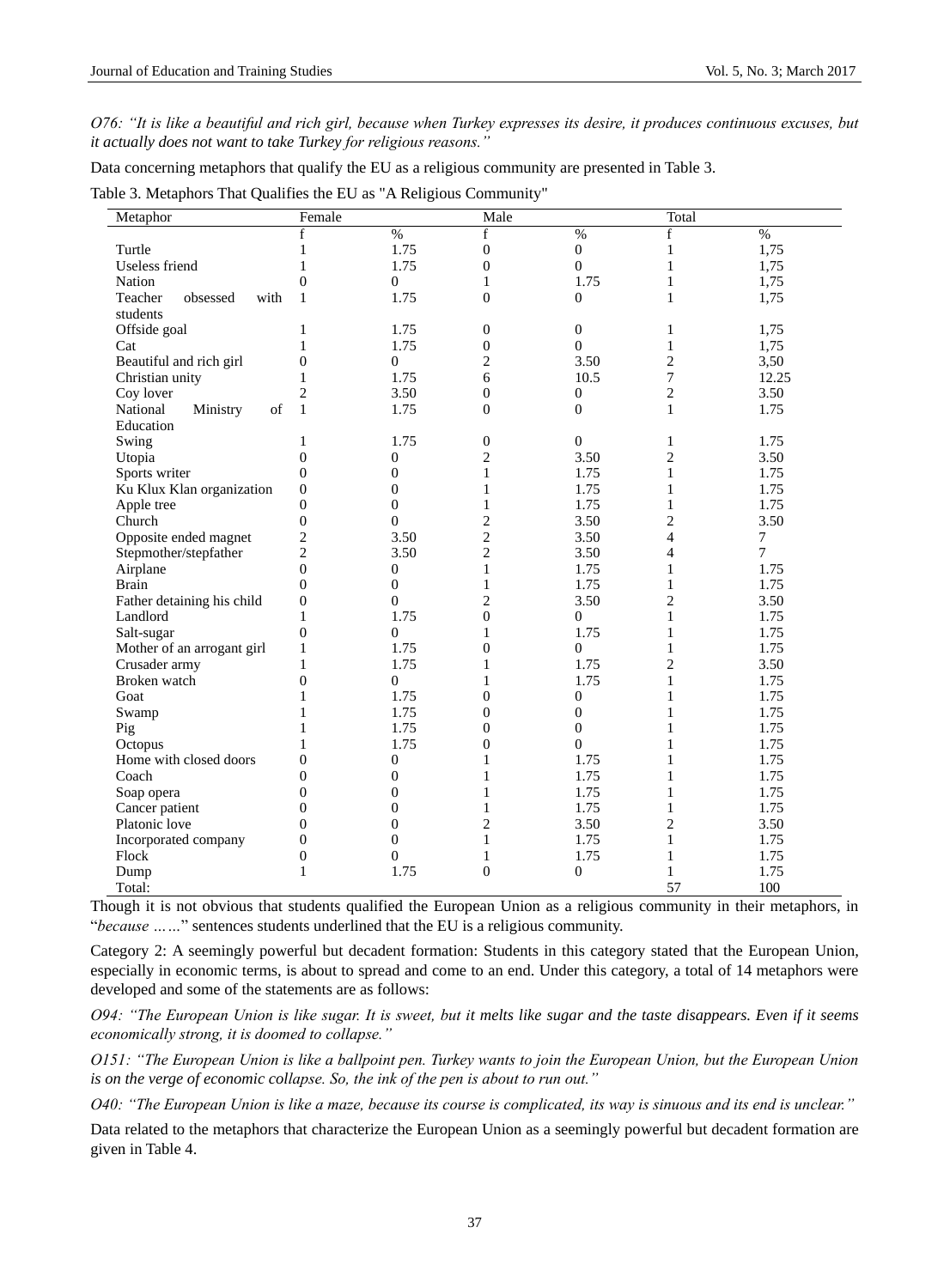| Metaphor            | Female |      | Male |      | Total |      |
|---------------------|--------|------|------|------|-------|------|
|                     |        | $\%$ |      | $\%$ |       | $\%$ |
| Hot pepper          |        |      |      | 7,14 |       | 7,14 |
| Stadium             |        |      |      | 7,14 |       | 7,14 |
| Sugar               |        |      |      | 7,14 |       | 7,14 |
| Flock               |        |      |      | 7,14 |       | 7,14 |
| Chickens in poultry |        |      |      | 7,14 |       | 7,14 |
| Ballpoint pen       |        |      |      | 7,14 |       | 7,14 |
| Empty fishbowl      |        |      |      | 7,14 |       | 7,14 |
| Signboard party     |        |      |      | 7,14 |       | 7,14 |
| Inflated balloom    |        |      |      | 7,14 |       | 7,14 |
| Withered sunflower  |        | 7,14 |      |      |       | 7,14 |
| Maze                |        | 7,14 |      |      |       | 7,14 |
| Train               |        |      |      | 7,14 |       | 7,14 |
| Accessory           |        | 7,14 |      |      |       | 7,14 |
| Fancy vase          |        | 7,14 |      |      |       | 7,14 |
| Total:              |        |      |      |      | 14    | 100  |

Category 3: A powerful formation: In this category, students describe the European Union as a strong structure protects and always supports its member states. This category, in which the most metaphors were developed, includes a total of 61 metaphors. Some of the metaphors are as follows:

*O77: "The European Union is like a puzzle, because different and developed countries have created a stronger structure by coming together."*

*O136: "The European Union is like prom night in the palace. Like wealthy people may come to a Prom night, the European Union gathers economically and democratically developed countries."*

*O152: "The European Union is like a football team, because the team members are useless alone; they are much stronger only as a team."*

*O31: "The European Union is like an umbrella, because an umbrella retains what is under, similarly, the European Union protects its member states in economic and other areas."*

Data related to the metaphors that characterize the European Union as a powerful formation are given in Table 5.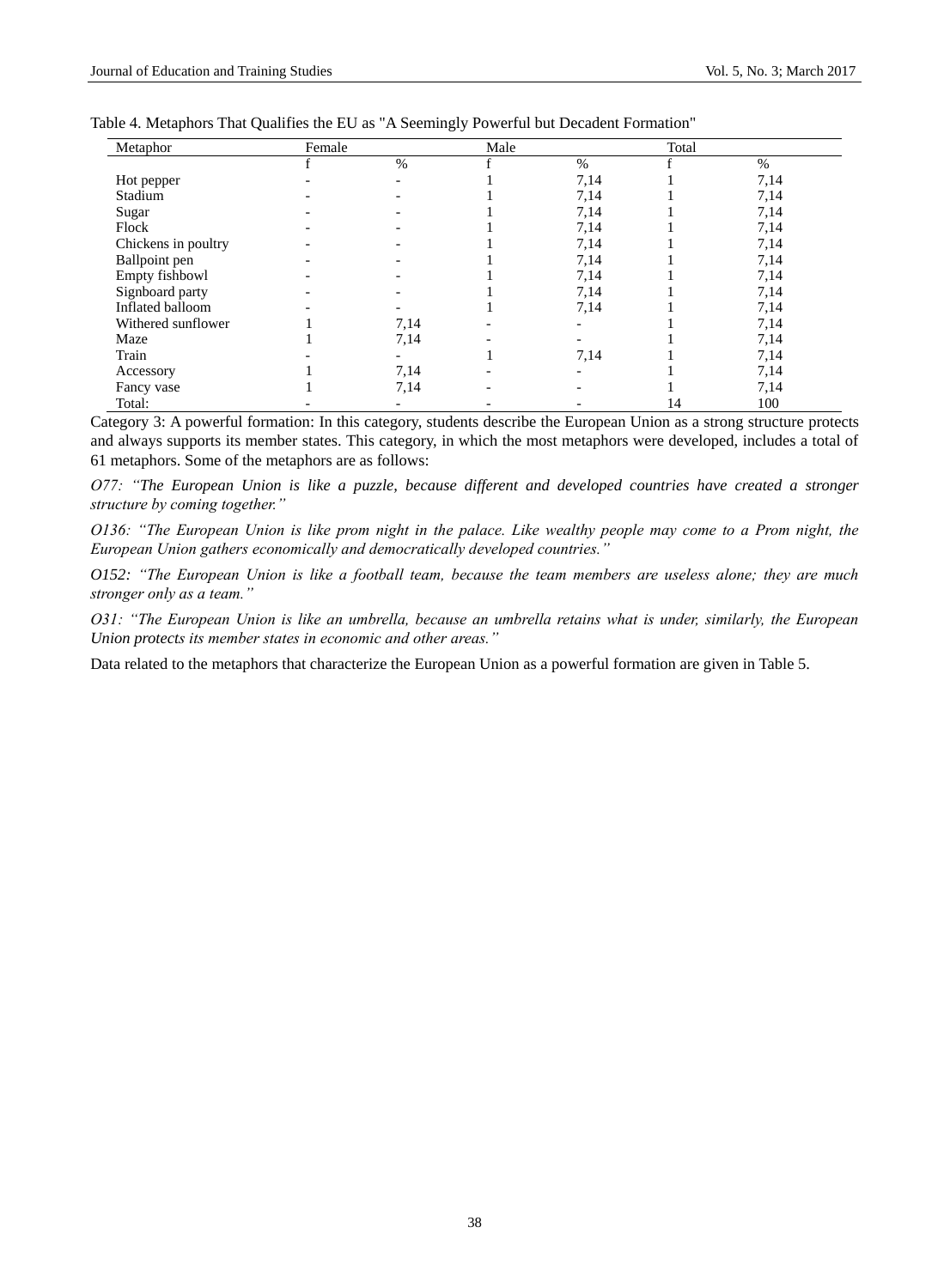| Table 5. Metaphors Related to the Category of "A Powerful Formation" |  |  |
|----------------------------------------------------------------------|--|--|
|                                                                      |  |  |

| Metaphor                  | Female         |                          | Male                     |                          | Total          |       |
|---------------------------|----------------|--------------------------|--------------------------|--------------------------|----------------|-------|
|                           | $\mathbf f$    | $\%$                     | $\mathbf f$              | %                        | $\mathbf f$    | $\%$  |
| Unique tree               | 3              | 4.98                     | $\sqrt{2}$               | 3.33                     | 5              | 8.3   |
| Filter                    | $\mathbf{1}$   | 1.66                     | $\overline{a}$           | $\overline{a}$           | $\mathbf{1}$   | 1.66  |
| Huge state                | 3              | 4.98                     | 6                        | 9.96                     | 9              | 14.94 |
| Human                     | $\mathbf{1}$   | 1.66                     | $\overline{a}$           | $\overline{\phantom{a}}$ | $\mathbf{1}$   | 1.66  |
| Entrance door             | $\mathbf{1}$   | 1.66                     | $\overline{a}$           | $\overline{a}$           | $\mathbf{1}$   | 1.66  |
| Puzzle                    |                | $\overline{\phantom{a}}$ | $\overline{2}$           | 3.33                     | $\overline{c}$ | 3.33  |
| University                |                | $\overline{a}$           | $\mathbf{1}$             | 1.66                     | $\mathbf{1}$   | 1.66  |
| Machine                   |                | $\overline{a}$           | $\mathbf{1}$             | 1.66                     | $\mathbf{1}$   | 1.66  |
| Vegetable market          |                |                          | $\mathbf{1}$             | 1.66                     | $\mathbf{1}$   | 1.66  |
| Head of the family        |                | $\overline{a}$           | $\mathbf{1}$             | 1.66                     | $\mathbf{1}$   | 1.66  |
| Capital                   |                |                          | $\mathbf{1}$             | 1.66                     | $\mathbf{1}$   | 1.66  |
| Pomegranate               |                |                          | $\mathbf{1}$             | 1.66                     | $\mathbf{1}$   | 1.66  |
| Train                     | $\overline{a}$ | $\overline{a}$           | $\mathbf{1}$             | 1.66                     | $\mathbf{1}$   | 1.66  |
| Ocean                     |                |                          | $\mathbf{1}$             | 1.66                     | $\mathbf{1}$   | 1.66  |
| <b>Billard balls</b>      |                |                          | 1                        | 1.66                     | $\mathbf{1}$   | 1.66  |
| Vine                      | $\overline{a}$ | $\overline{a}$           | $\mathbf{1}$             | 1.66                     | $\mathbf{1}$   | 1.66  |
| Roof                      | 1              | 1.66                     | $\overline{a}$           | $\frac{1}{2}$            | $\mathbf{1}$   | 1.66  |
| Shipmaster                | $\mathbf{1}$   | 1.66                     | $\overline{a}$           | $\overline{a}$           | $\mathbf{1}$   | 1.66  |
| Digestive system          |                |                          | $\mathbf{1}$             | 1.66                     | $\mathbf{1}$   | 1.66  |
| Cement                    | $\mathbf{1}$   | 1.66                     |                          | $\overline{a}$           | $\mathbf{1}$   | 1.66  |
| Music band                | $\overline{a}$ | $\overline{a}$           | $\mathbf{1}$             | 1.66                     | $\mathbf{1}$   | 1.66  |
| TV remote                 | $\mathbf{1}$   | 1.66                     | $\overline{a}$           | $\overline{a}$           | $\mathbf{1}$   | 1.66  |
| Telephone                 | $\overline{a}$ | $\overline{\phantom{a}}$ | $\mathbf{1}$             | 1.66                     | $\mathbf{1}$   | 1.66  |
| Super league              |                | $\overline{a}$           | $\mathbf{1}$             | 1.66                     | $\mathbf{1}$   | 1.66  |
| Protective mechanism      |                | $\overline{\phantom{a}}$ | $\mathbf{1}$             | 1.66                     | $\mathbf{1}$   | 1.66  |
| Museum                    | $\mathbf{1}$   | 1.66                     | $\overline{a}$           | $\overline{a}$           | $\mathbf{1}$   | 1.66  |
| Prom night                | $\overline{a}$ | $\overline{a}$           | $\mathbf{1}$             | 1.66                     | $\mathbf{1}$   | 1.66  |
| Family                    | $\mathbf{1}$   | 1.66                     | $\mathbf{1}$             | 1.66                     | $\overline{c}$ | 3.33  |
| King of the jungle (lion) | $\mathbf{1}$   | 1.66                     | $\overline{a}$           | $\overline{a}$           | $\mathbf{1}$   | 1.66  |
| Beaten person             | $\overline{a}$ | $\overline{a}$           | $\mathbf{1}$             | 1.66                     | $\mathbf{1}$   | 1.66  |
| Football team             | $\mathbf{1}$   | 1.66                     | $\overline{a}$           | $\overline{a}$           | $\mathbf{1}$   | 1.66  |
| Sea                       | $\mathbf{1}$   | 1.66                     | $\overline{\phantom{a}}$ | $\overline{a}$           | $\mathbf{1}$   | 1.66  |
| Community of relatives    |                | $\overline{\phantom{a}}$ | 1                        | 1.66                     | $\mathbf{1}$   | 1.66  |
| Tasty meal                |                | $\overline{a}$           | $\mathbf{1}$             | 1.66                     | $\mathbf{1}$   | 1.66  |
| Organism                  | $\overline{a}$ | $\overline{a}$           | $\overline{c}$           | 3.33                     | $\overline{c}$ | 3.33  |
| Father                    |                |                          | $\overline{c}$           | 3.33                     | $\overline{c}$ | 3.33  |
| <b>Bridge</b>             |                |                          | $\overline{2}$           | 3.33                     | $\overline{c}$ | 3.33  |
| Shepherd                  |                | $\overline{a}$           | $\mathbf{1}$             | 1.66                     | $\mathbf{1}$   | 1.66  |
| Fingers of a hand         | $\overline{a}$ | $\overline{a}$           | $\mathbf{1}$             | 1.66                     | $\mathbf{1}$   | 1.66  |
| Heart                     | $\mathbf{1}$   | 1.66                     | $\overline{a}$           | $\overline{a}$           | $\mathbf{1}$   | 1.66  |
| Umbrella                  |                | $\overline{a}$           | $\mathbf{1}$             | 1.66                     | $\mathbf{1}$   | 1.66  |
| Top of the mountain       | $\overline{a}$ | $\blacksquare$           | 1                        | 1.66                     | $\mathbf{1}$   | 1.66  |
| Tourist                   |                |                          | 1                        | 1.66                     | $\mathbf{1}$   | 1.66  |
| Cosmopolitan magazine     | $\mathbf{1}$   | 1.66                     | $\overline{a}$           | $\overline{a}$           | $\mathbf{1}$   | 1.66  |
| Total:                    |                |                          |                          |                          | 61             | 100   |

Category 4: Does anything for its own interest: In this category, students state that the European Union acts in line with its interests and doesn't care about others when their interests conflict. A total of 34 metaphors have been developed in this category and some of these are as follows:

*O4: "The European Union is like a vampire, because it exploits others to survive."*

*O45: "The European Union is like a mixer, because it wants to mix the relations of other states in order to protect its interests."*

*O15: "The European Union is like a chameleon, because it changes color in line with its own interests.*"

Data related to the metaphors that characterize the European Union as it does anything for its own interest are given in Table 6.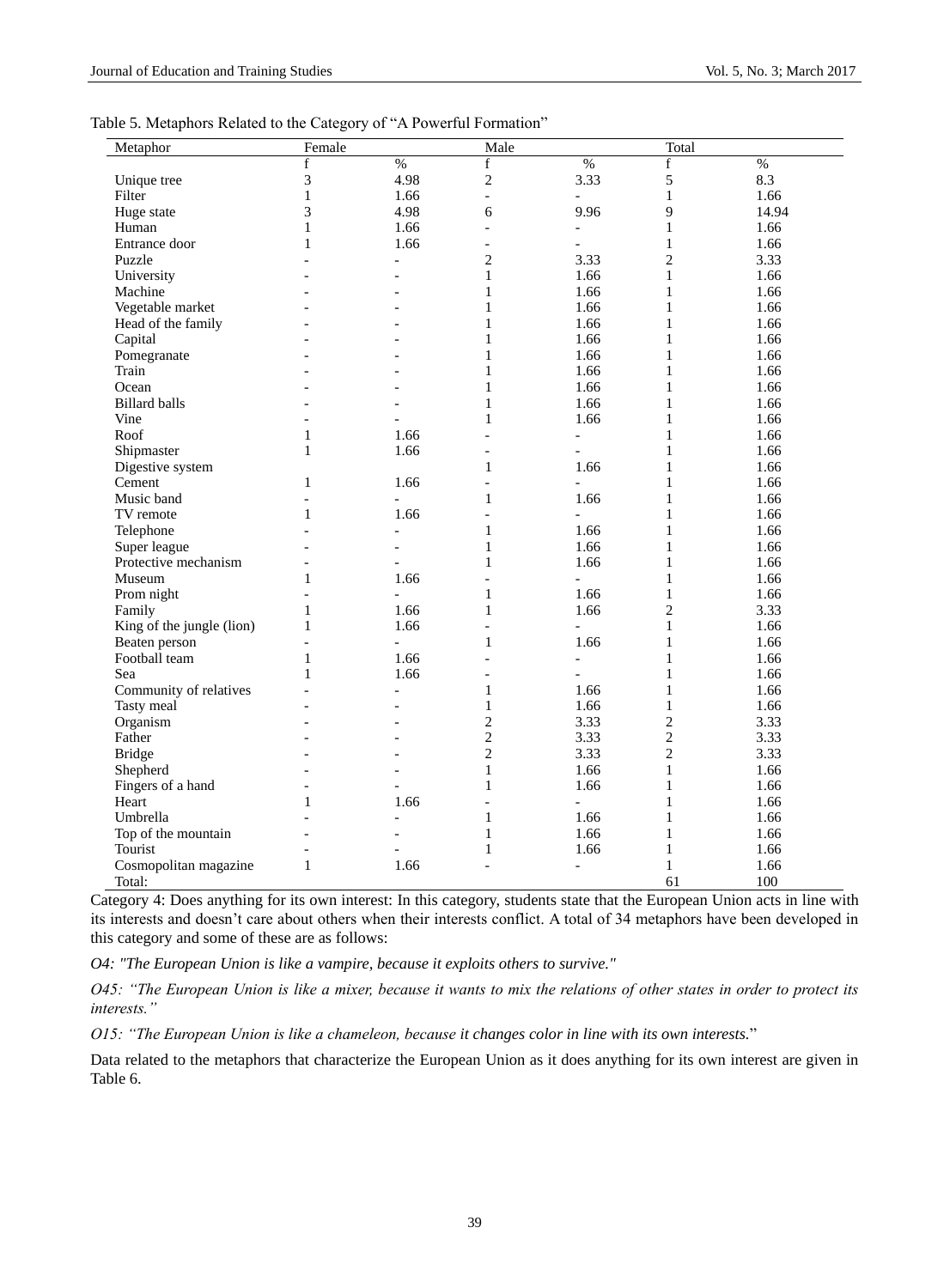| Metaphor                | Female         |      | Male |                          | Total |      |
|-------------------------|----------------|------|------|--------------------------|-------|------|
|                         | f              | $\%$ | F    | $\%$                     | f     | $\%$ |
| Fox                     | 1              | 2.94 | 2    | 5.88                     | 3     | 8.82 |
| Vampire                 |                |      |      | 2.94                     |       | 2.94 |
| Scorpion                |                |      |      | 2.94                     |       | 2.94 |
| Snake                   | 1              | 2.94 |      |                          |       | 2.94 |
| Auction hall            |                |      |      | 2.94                     |       | 2.94 |
| Artisan                 |                |      |      | 2.94                     | 1     | 2.94 |
| Chameleon               | $\overline{2}$ | 5.88 | 3    | 8.82                     | 5     | 14.7 |
| Characterless person    |                |      |      | 2.94                     |       | 2.94 |
| Soccer bench            |                |      |      | 2.94                     | 1     | 2.94 |
| Institution<br>employin |                |      |      | 2.94                     | 1     | 2.94 |
| unnecessary staff       |                |      |      |                          |       |      |
| Turtle                  |                |      | 1    | 2.94                     | 1     | 2.94 |
| Cruel Nimrod            |                | 2.94 |      | $\overline{a}$           |       | 2.94 |
| Sledgehammer            |                | 2.94 |      |                          |       | 2.94 |
| Mannequin               |                |      |      | 2.94                     |       | 2.94 |
| Puppet                  |                |      |      | 2.94                     |       | 2.94 |
| Cruel boss              | 1              | 2.94 |      | $\overline{\phantom{a}}$ |       | 2.94 |
| Chaos                   |                | 2.94 |      | $\overline{\phantom{a}}$ |       | 2.94 |
| Tidal event             |                |      |      | 2.94                     |       | 2.94 |
| Mixer                   |                | 2.94 |      |                          |       | 2.94 |
| Manipulative friend     |                |      |      | 2.94                     |       | 2.94 |
| Cat                     |                |      |      | 2.94                     | 1     | 2.94 |
| Human                   |                |      |      | 2.94                     |       | 2.94 |
| Half of an apple        | 1              | 2.94 |      | $\blacksquare$           |       | 2.94 |
| Pen                     | 1              | 2.94 |      | $\overline{a}$           |       | 2.94 |
| Lion                    |                |      |      | 2.94                     |       | 2.94 |
| Violent husband         |                | 2.94 |      |                          |       | 2.94 |
| Gypsy                   |                |      |      | 2.94                     |       | 2.94 |
| Tin                     | 1              | 2.94 |      |                          |       | 2.94 |
| Total:                  |                |      |      |                          | 34    | 100  |

# **4. Discussion**

At the end of the study, it was observed that students developed maximum number of metaphors for the European Union in the category of "*a powerful formation*". Students in this category describe the European Union as a strong structure protects and always supports its member states. Under this category, the metaphor with the highest frequency (9 [14.94%]) qualifies the EU as *a huge state*. A metaphor developed in this category are as follows: *O31: "The European Union is like an umbrella, because an umbrella retains what is under, similarly, the European Union protects its member states in economic and other areas."*.

In one of the findings of the study, students stated that the EU is a community that was established on entirely religious foundations and that this is the reason why Turkey has not been accepted to the European Union. Students developed 57 metaphors related to the category of *a* "*religious community*". The largest number of metaphors developed by students in this category (7 [12.25%]) is *Christian Union*. A metaphor developed in this category is as follows: *O189: "The European Union is like a house with closed doors, because we are an Islamic country, so they won't let us to the European Union."*. Along with its inclusion to the Candidate Countries Eurobarometer (Candidate Countries Eurobarometer-CCEB) in 2001, Turkey has been included in the Eurobarometer study held by the European Commission and the researchers had the opportunity to investigate Turkish public opinion with more detailed and advance techniques. Support for European Union membership is measured with data obtained from the question "membership is a good thing" which is regularly asked in the Eurobarometer. When we examine Turkish public's view of Turkey's EU membership and how it varies in time, it is observed that while public opinion has been positive since 2001, it tends to decrease over time (Senyuva, 2009).

In one of the research results, students state that the European Union acts in line with its interests and doesn"t care about others when their interests conflict. In this category, students developed 34 metaphors and one of them is as follows: *O4: "The European Union is like a vampire, because it exploits others to survive."*

In another finding of the study, students stated that the European Union, especially in economic terms, is about to spread and come to an end. Under this category, a total of 14 metaphors were developed and one of the statements is as follows: *O151: "The European Union is like a ballpoint pen. Turkey wants to join the European Union, but the European Union is on the verge of economic collapse. So, the ink of the pen is about to run out."*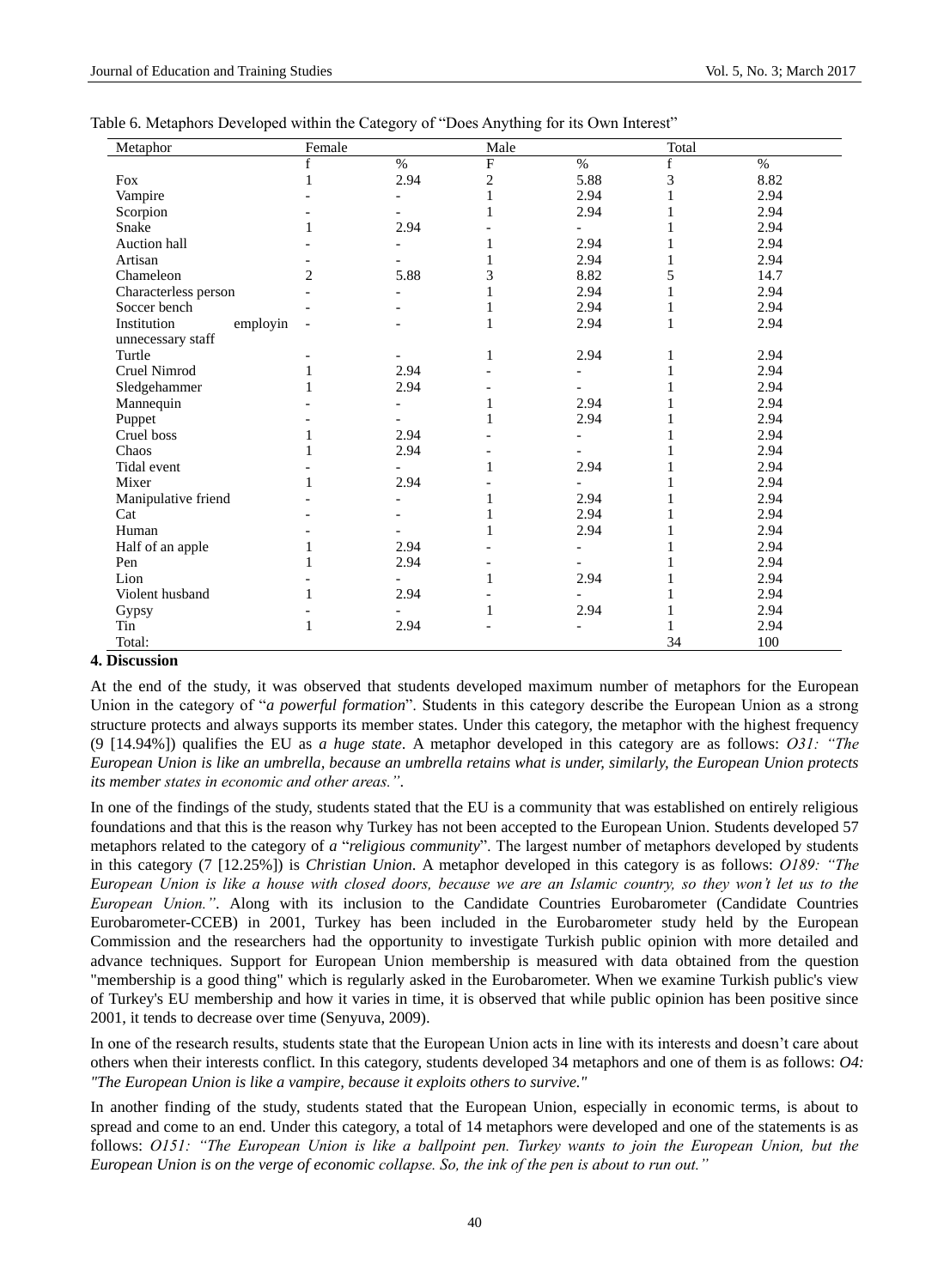Reviewing the literature, it can be observed that in the study of Akpinar (2006), 59.7% of the students expressed the view that Turkey cannot be accepted to the European Union. Again, in the surveys conducted by International Strategic Research Organization (ISRO) (2006), the ratio of the participants who responded as no to the question "Does the EU act fair and friendly against Turkey?" was 55% in 2004, 64% in 2005 and 81% in 2006. Although, the support from Turkish society for the EU membership was around 75% at the beginning of 2000s, this support was about 50% in ISRO"s polls in 2006 and was decreased to 39.85% in a questionnaire conducted by Ercan (2012). These findings are in line with this study in which metaphors developed by teacher candidates for the European Union have been evaluated, because teacher candidates have generally developed negative metaphors for the EU.

#### **5. Result**

When the results of the study examined, it was determined that students perceived the EU mostly as a powerful formation (36.14%). Then, students qualified the European Union as a religious community (34.33%), does anything for its own interest (20.48%) and a seemingly powerful but decadent formation (8.43%).

### **6. Suggestions**

Universities should offer courses related to Turkey's EU membership process, because it was observed in this study that lessons in the university curriculum about the European Union are not sufficient. People should be informed about the European Union and its member states, because it was found that there is a lack of research about this issue in Turkey and what people know about the EU is limited to what they hear from media. Furthermore, it was determined in this study that university students" mental images related to the European Union are mostly negative. This issue should also be investigated.

#### **References**

- Akpınar, B. (2006). The European Union image of the Turkish primary school students in the process of integration to the European Union. *Journal of Policy Analysis and Strategic Studies in Education*, *1*, 8-26.
- Avrobarometre (Candidate Countries Euro Barometer-CCEB) (2012). From <http://ec.europa.eu/public\_opinion/cf/showtable.cfm?keyID=5&nationID=30,&startdate=2004.10&enddate=2012  $.11$  > (Retrieved January 04, 2016)
- Ercan, M. (2012). Bilecik University Survey of the European Union the Turkish publish is how looking at the EU? *Cumhuriyet University Journal of Social Sciences, 36*(1), 199-220.
- Ge cit, Y., & Gen cer, K. (2011). Determining the geographical perception of the 1st. grade students in the department of primary education through metaphor (Example f Rize University). *Marmara Geographical Review, 23*, 1-19
- Güven, B., & Güven, S. (2009). Quantitative analysis relating to forming of metaphor which was made in social studies lesson by primary school students. *Kastamonu Education Journal, 17*(2), 503-512.
- International Strategic Research Organisation (2006). Avrupa Birliği Algılama Anketi, From< [http://www.usak.org.tr/dosyalar/usak-agilama-anketi-3.pdf>](http://www.usak.org.tr/dosyalar/usak-agilama-anketi-3.pdf) (Retrieved March10. 2011)
- Kovecses, Z. (1993). Metaphor: A practical introduction. Oxford University Press [E-Book]. From<https://books.google.com.tr/books?hl=tr&lr=&id=zlsm5XpRGYMC&oi=fnd&pg=PR19&dq=metaphor&ot s=SwJookrYKX&sig=juORUOGf0RVAObraGJUbyWtAXPQ&redir\_esc=y#v=onepage&q=metaphor&f=false>(R etrieved November 24, 2015)
- Lakoff , G., & Turner, M. (2009). More than cool reason: A field guide to poetic metaphor. University of Chicago Press.
- Ocak, G., & Gündüz, M. (2006). The comparison of pre-service teachers' metaphors about the teacher-profession before and after the "ıntroduction to teacher-profession" course. *Afyon Kocatepe University Journal of Social Sciences, 8*(2), 293-310.
- Ortony, A. (1993). Metaphor and thought. Cambridge University Press [E-Book]. Form <https://books.google.com.tr/books?hl=tr&lr=&id=QiJRvuXA\_VcC&oi=fnd&pg=PR11&dq=metaphor&ots=dafm ETElSG&sig=4i0uYPauk9LqCS1D-HM-ndogRCk&redir\_esc=y#v=onepage&q=metaphor&f=false> (Retrieved November 24, 2015)
- Özer, S., &Türel, Y. K. (2015). ICT Teacher Candidates" Metaphoric Perceptions of E-Book and Interactive E-Book. *Turkish Online Journal of Qualitative Inquiry, 6*(2), 1-23.<https://doi.org/10.17569/tojqi.33601>
- Republic of Turkey, Ministry for European Union Affair (2010). From <http://www.ab.gov.tr/index.php?p=4> (Retrieved January 04, 2016).
- Ricoeur, P. (2003). The rule of metaphor: The creation of meaning in language. Psychology Press.